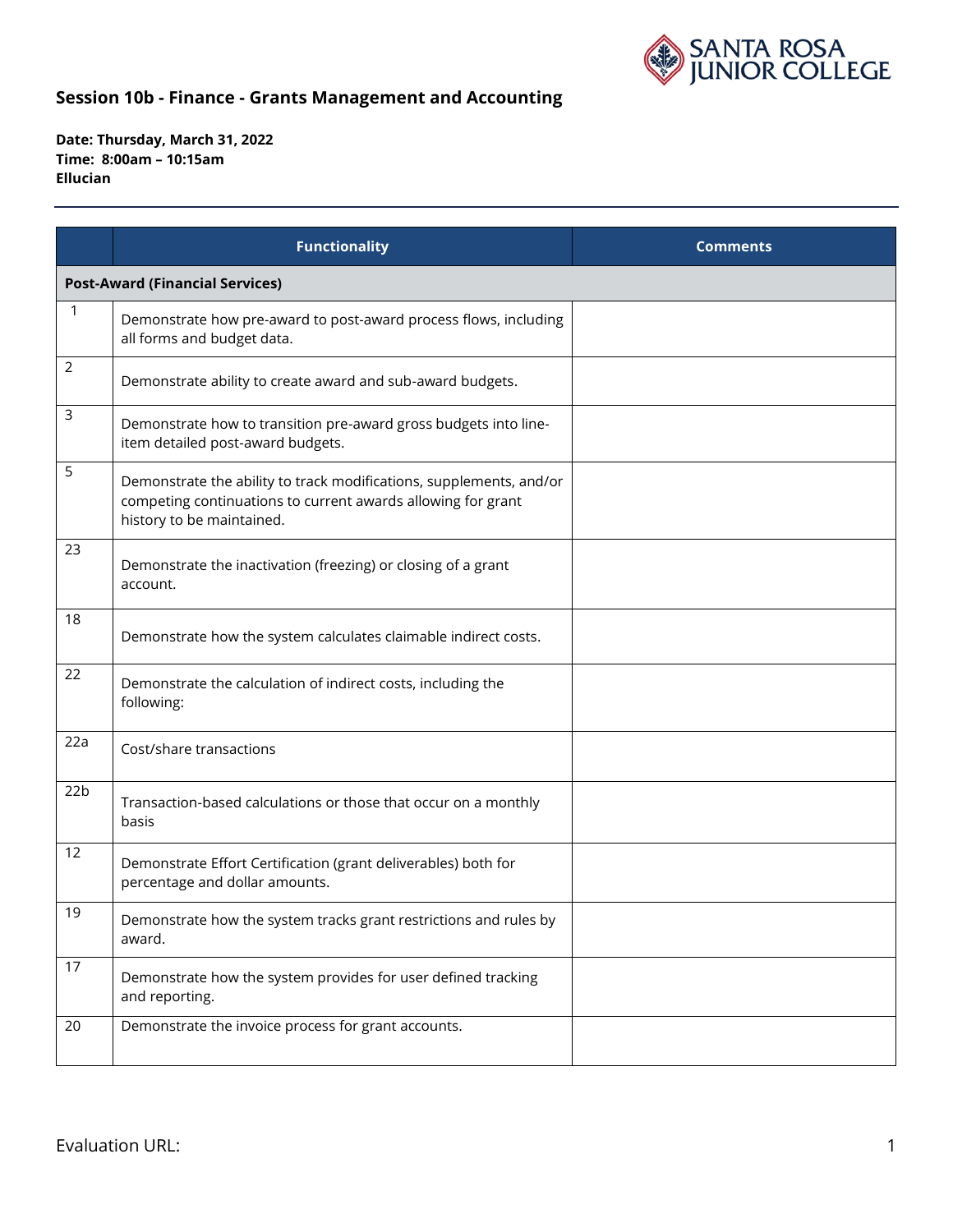

|    | <b>Functionality</b>                                                                                                                                                                       | <b>Comments</b> |
|----|--------------------------------------------------------------------------------------------------------------------------------------------------------------------------------------------|-----------------|
| 16 | Show user-defined fields available for grant agency reporting and<br>coding.                                                                                                               |                 |
| 8  | Demonstrate the ability to cross fiscal years and to generate<br>reports that cross fiscal years.                                                                                          |                 |
| 24 | Demonstrate the grants accounting process.                                                                                                                                                 |                 |
| 9  | Demonstrate how invoices include payments received and<br>outstanding amounts due by line item.                                                                                            |                 |
| 10 | Demonstrate ability to generate reminder notices to PIs when<br>progress reports are due.                                                                                                  |                 |
| 11 | Demonstrate the ability to input due dates when budget submitted<br>and to auto-notify when due dates are approaching.                                                                     |                 |
| 6  | Demonstrate ability to generate invoices - including inception-to-<br>date totals invoiced and received.                                                                                   |                 |
| 7  | Demonstrate the ability to generate invoice based on expenditures<br>period (e.g., 07/01/22 - 09/30/22).                                                                                   |                 |
| 4  | Demonstrate how line items for contracted services can be tracked<br>by activity type for sub-awardees, (i.e., materials, salaries, etc.)                                                  |                 |
| 15 | Demonstrate how the system can send monthly/quarterly/bi-<br>annual reports or warnings regarding under or over expenditure of<br>grants funds specific to line items and/or object codes. |                 |
| 21 | At a high level, demonstrate the system's ability to generate reports<br>that are generally required for the management of grants and<br>contracts.                                        |                 |
| 25 | Demonstrate the ability to run a comparable report with multiple<br>periods (years, quarters, etc)                                                                                         |                 |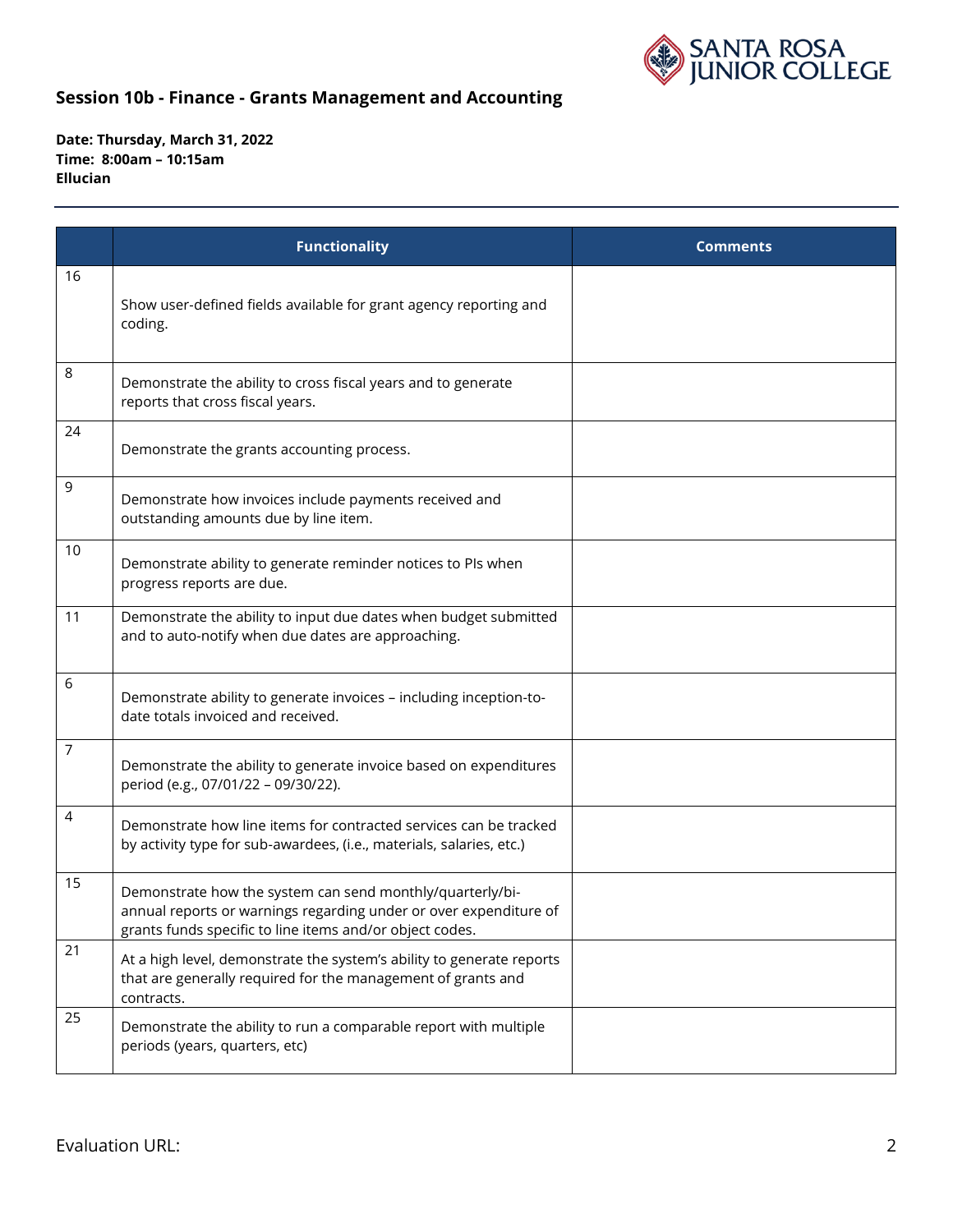

|                 | <b>Functionality</b>                                                                                                                                           | <b>Comments</b> |
|-----------------|----------------------------------------------------------------------------------------------------------------------------------------------------------------|-----------------|
| 26              | Demonstrate the ability to track reporting, duration, and other<br>grant information in the system and export to usable formats.                               |                 |
| 13              | Demonstrate projection reports:                                                                                                                                |                 |
| 13a             | Demonstrate "tracking at-a-glance" capabilities to pull various<br>grants or groups of grants and budgets to display expenditures,<br>balances, and variances. |                 |
| 13 <sub>b</sub> | Demonstrate how the system alerts when maximum percentage<br>amounts are different from approved budget variances.                                             |                 |
| 14              | Demonstrate inception-to-date and year-to-date financial reports<br>for grants                                                                                 |                 |